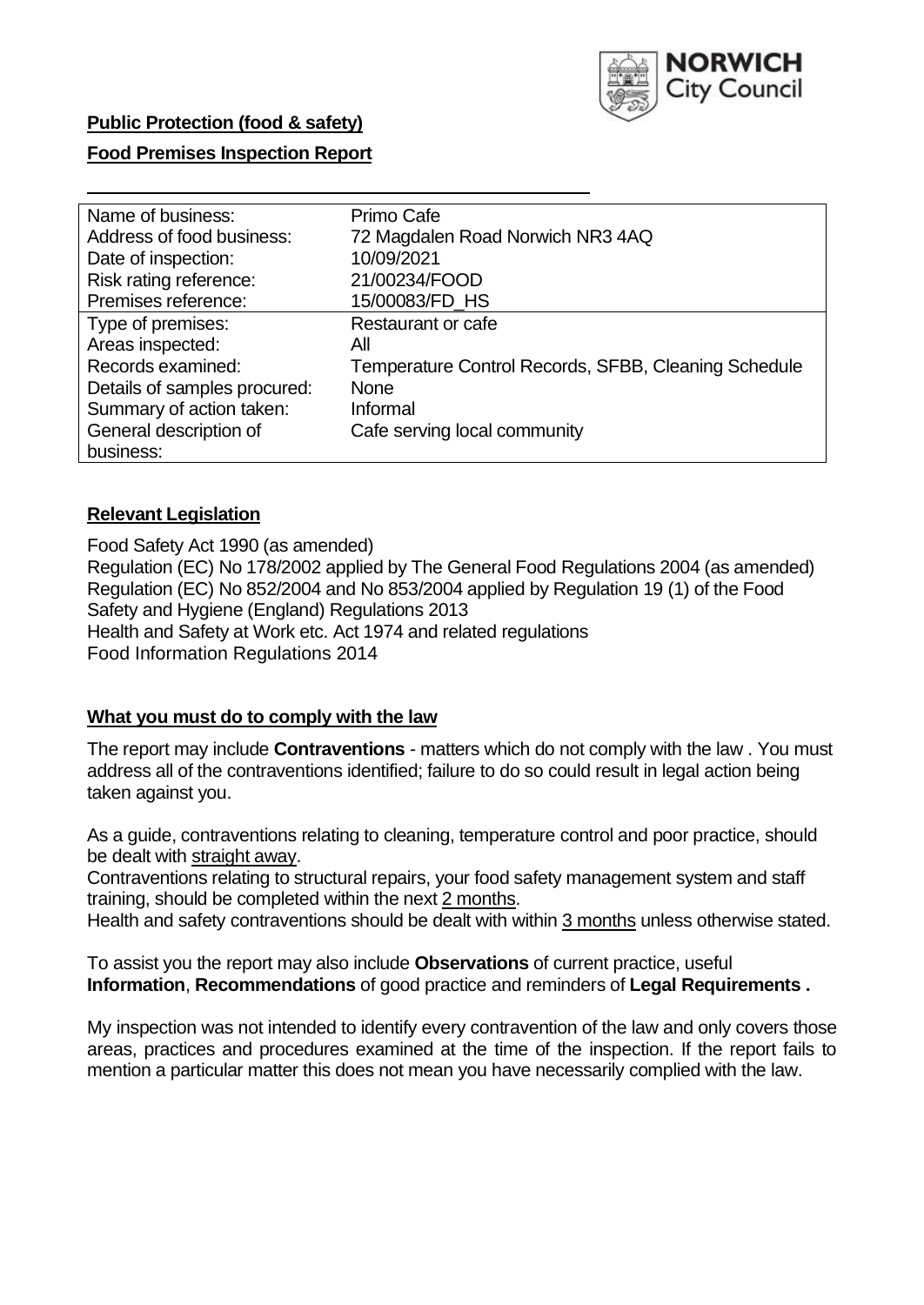# **FOOD SAFETY**

## **How we calculate your Food Hygiene Rating:**

The food safety section has been divided into the three areas which you are scored against for the hygiene rating: 1. food hygiene and safety procedures, 2. structural requirements and 3. confidence in management/control procedures. Each section begins with a summary of what was observed and the score you have been given. Details of how these scores combine to produce your overall food hygiene rating are shown in the table.

| <b>Compliance Area</b>                     |          |    |           | <b>You Score</b> |                |    |           |    |                |  |  |
|--------------------------------------------|----------|----|-----------|------------------|----------------|----|-----------|----|----------------|--|--|
| <b>Food Hygiene and Safety</b>             |          |    |           | $\Omega$         | 5.             | 10 | 15        | 20 | 25             |  |  |
| <b>Structure and Cleaning</b>              |          |    |           | $\Omega$         | 5              | 10 | 15        | 20 | 25             |  |  |
| Confidence in management & control systems |          |    |           | $\Omega$         | 5              | 10 | 15        | 20 | 30             |  |  |
|                                            |          |    |           |                  |                |    |           |    |                |  |  |
| <b>Your Total score</b>                    | $0 - 15$ | 20 | $25 - 30$ |                  | $35 - 40$      |    | $45 - 50$ |    | > 50           |  |  |
| Your Worst score                           | 5.       | 10 | 10        |                  | 15             |    | 20        |    | $\blacksquare$ |  |  |
|                                            |          |    |           |                  |                |    |           |    |                |  |  |
| <b>Your Rating is</b>                      | 5        |    |           | 3                | $\overline{2}$ |    |           |    | $\overline{0}$ |  |  |

Your Food Hygiene Rating is 4 - a good standard



## **1. Food Hygiene and Safety**

You have a good track record. There are some minor contraventions which require your attention.Your records are appropriate and generally maintained. **(Score 10)**

#### Contamination risks

**Contravention** The following exposed food to the general risk of cross-contamination with bacteria or allergens or its physical contamination with dirt, foreign objects or chemicals:

- flies were seen circulating in rear kitchen.
- worn chopping boards

#### Hand-washing

**Contravention** The following indicated that hand-washing was not suitably managed:

• the wash hand basin was obstructed

## **2. Structure and Cleaning**